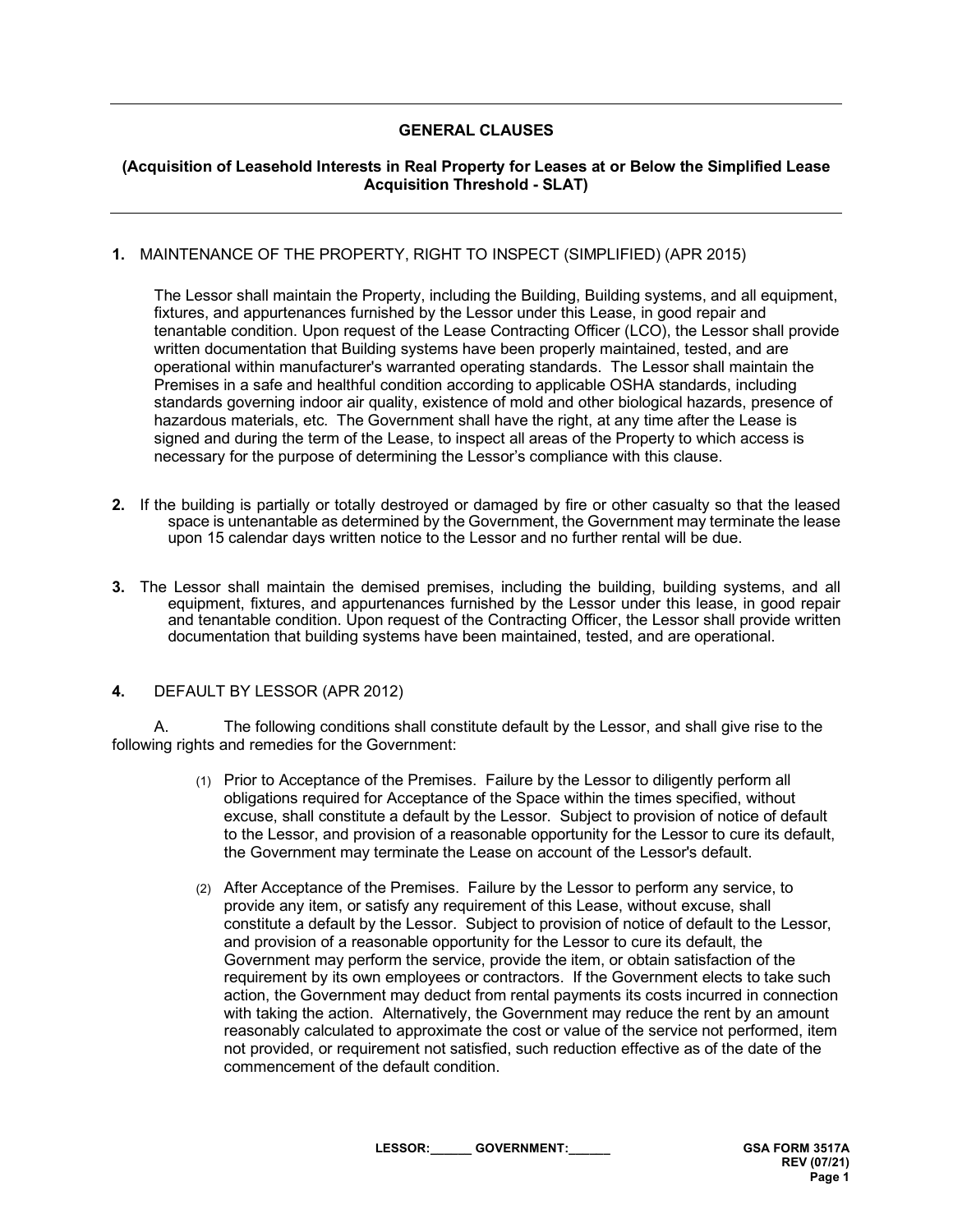- (3) Grounds for Termination. The Government may terminate the Lease if:
	- (i) The Lessor's default persists notwithstanding provision of notice and reasonable opportunity to cure by the Government, or
	- (ii) The Lessor fails to take such actions as are necessary to prevent the recurrence of default conditions,

and such conditions (i) or (ii) substantially impair the safe and healthful occupancy of the Premises, or render the Space unusable for its intended purposes.

- (4) Excuse. Failure by the Lessor to timely deliver the Space or perform any service, provide any item, or satisfy any requirement of this Lease shall not be excused if its failure in performance arises from:
	- (i) Circumstances within the Lessor's control;
	- (ii) Circumstances about which the Lessor had actual or constructive knowledge prior to the Lease Award Date that could reasonably be expected to affect the Lessor's capability to perform, regardless of the Government's knowledge of such matters;
	- (iii) The condition of the Property;
	- (iv) The acts or omissions of the Lessor, its employees, agents or contractors; or
	- (v) The Lessor's inability to obtain sufficient financial resources to perform its obligations.
- (5) The rights and remedies specified in this clause are in addition to any and all remedies to which the Government may be entitled as a matter of law.

# **5.** INTEGRATED AGREEMENT (JUN 2012)

This Lease, upon execution, contains the entire agreement of the parties and no prior written or oral agreement, express or implied, shall be admissible to contradict the provisions of the Lease. Except as expressly attached to and made part of the Lease, neither the Request for Lease Proposals nor any pre-award communications by either party shall be incorporated in the Lease.

# **6.** CHANGES (SIMPLIFIED) (SEP 2011)

- A. The LCO may at any time, by written order, direct changes to the TIs within the Space, Building Security Requirements, or the services required under the Lease.
- B. If any such change causes an increase or decrease in Lessor's costs or time required for performance of its obligations under this Lease, whether or not changed by the order, the Lessor shall be entitled to an amendment to the Lease providing for one or more of the following:
	- 1. An adjustment of the delivery date;
	- 2. An equitable adjustment in the rental rate; or

**LESSOR:\_\_\_\_\_\_ GOVERNMENT:\_\_\_\_\_\_ GSA FORM 3517A**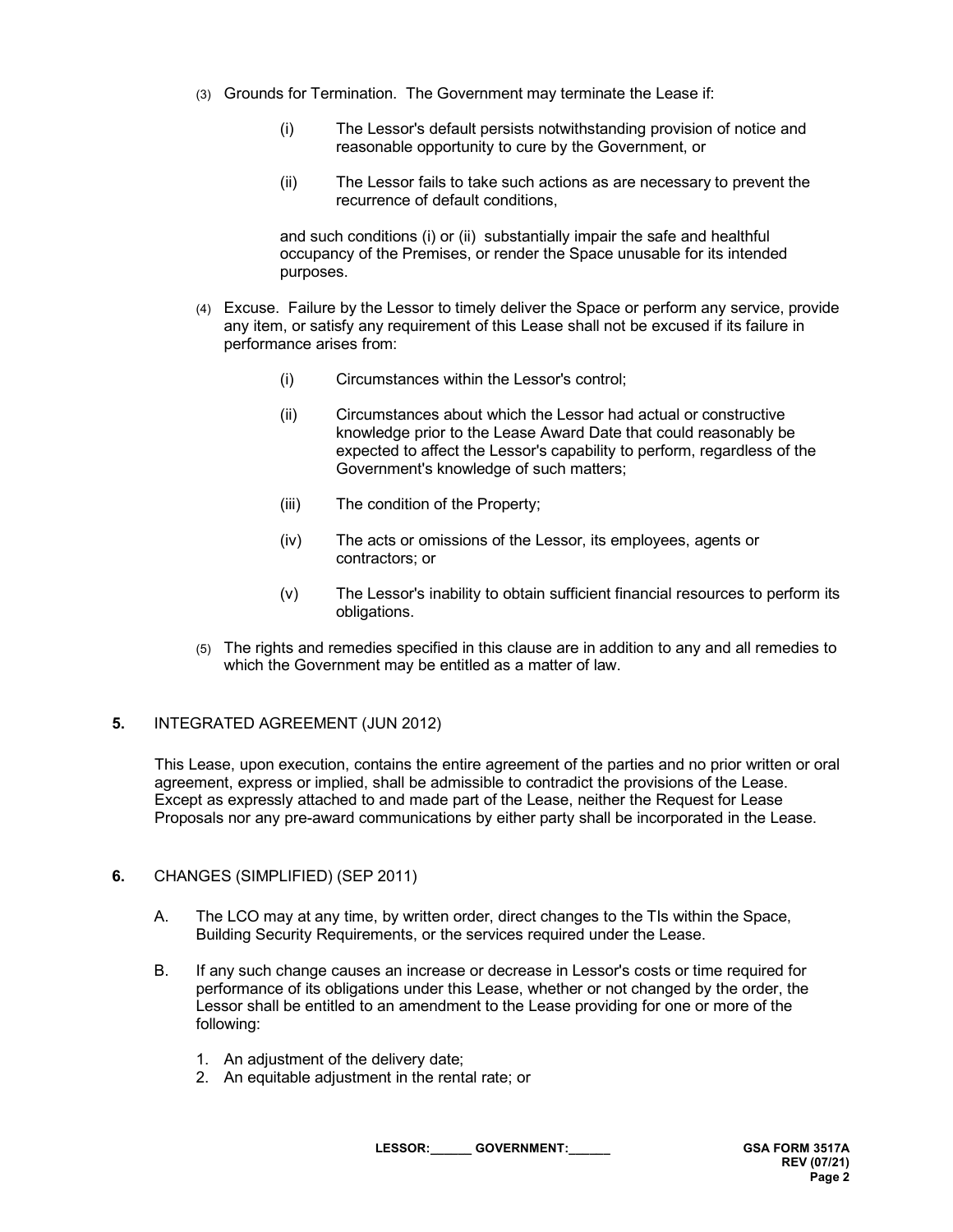- 3. A lump sum equitable adjustment.
- C. The Lessor shall assert its right to an amendment under this clause within **30 days** from the date of receipt of the change order and shall submit a proposal for adjustment. Failure to agree to any adjustment shall be a dispute under the Disputes clause. However, the pendency of an adjustment or existence of a dispute shall not excuse the Lessor from proceeding with the change, except the Lessor shall not be obligated to comply with such order or direction if the adjustment to which it is entitled causes the annual rent (net of operating costs) to exceed the Simplified Lease Acquisition Threshold established under GSAR 570.102.
- D Absent a written change order from the LCO, or from a Government official to whom the LCO has explicitly delegated in writing the authority to direct changes, the Government shall not be liable to Lessor under this clause.

# **7.** COMPLIANCE WITH APPLICABLE LAW (JAN 2011)

Lessor shall comply with all Federal, state and local laws applicable to its ownership and leasing of the Property, including, without limitation, laws applicable to the construction, ownership, alteration or operation of all Buildings, structures, and facilities located thereon, and obtain all necessary permits, licenses and similar items at its own expense. The Government will comply with all Federal, state and local laws applicable to and enforceable against it as a tenant under this Lease, provided that nothing in this Lease shall be construed as a waiver of the sovereign immunity of the Government. This Lease shall be governed by Federal law.

### **8.** 52.204-25 PROHIBITION ON CONTRACTING FOR CERTAIN TELECOMMUNICATIONS AND VIDEO SURVEILLANCE SERVICES OR EQUIPMENT (AUG 2020)

(a) *Definitions.* As used in this clause—

 *Backhaul* means intermediate links between the core network, or backbone network, and the small subnetworks at the edge of the network (*e.g.*, connecting cell phones/towers to the core telephone network). Backhaul can be wireless (e.g., microwave) or wired (*e.g.*, fiber optic, coaxial cable, Ethernet).

*Covered foreign country* means The People's Republic of China.

*Covered telecommunications equipment or services* means–

 (1) Telecommunications equipment produced by Huawei Technologies Company or ZTE Corporation (or any subsidiary or affiliate of such entities);

 (2) For the purpose of public safety, security of Government facilities, physical security surveillance of critical infrastructure, and other national security purposes, video surveillance and telecommunications equipment produced by Hytera Communications Corporation, Hangzhou Hikvision Digital Technology Company, or Dahua Technology Company (or any subsidiary or affiliate of such entities);

 (3) Telecommunications or video surveillance services provided by such entities or using such equipment; or

 (4) Telecommunications or video surveillance equipment or services produced or provided by an entity that the Secretary of Defense, in consultation with the Director of National Intelligence or the Director of the Federal Bureau of Investigation, reasonably believes to be an entity owned or controlled by, or otherwise connected to, the government of a covered foreign country.

**LESSOR:\_\_\_\_\_\_ GOVERNMENT:\_\_\_\_\_\_ GSA FORM 3517A**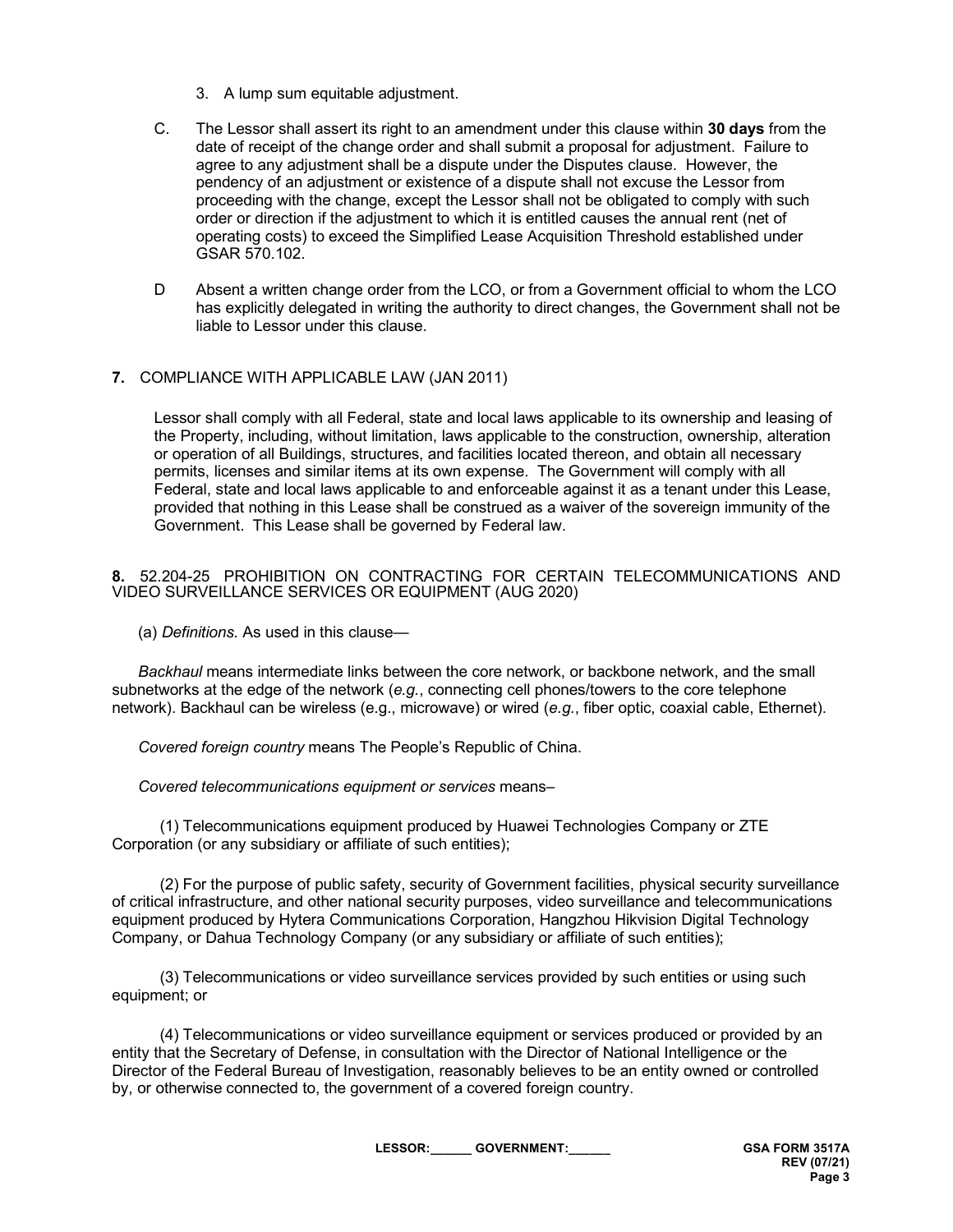#### *Critical technology* means–

 (1) Defense articles or defense services included on the United States Munitions List set forth in the International Traffic in Arms Regulations under subchapter M of chapter I of title 22, Code of Federal Regulations;

 (2) Items included on the Commerce Control List set forth in Supplement No. 1 to part 774 of the Export Administration Regulations under subchapter C of chapter VII of title 15, Code of Federal Regulations, and controlled-

 (i) Pursuant to multilateral regimes, including for reasons relating to national security, chemical and biological weapons proliferation, nuclear nonproliferation, or missile technology; or

(ii) For reasons relating to regional stability or surreptitious listening;

 (3) Specially designed and prepared nuclear equipment, parts and components, materials, software, and technology covered by part 810 of title 10, Code of Federal Regulations (relating to assistance to foreign atomic energy activities);

 (4) Nuclear facilities, equipment, and material covered by part 110 of title 10, Code of Federal Regulations (relating to export and import of nuclear equipment and material);

 (5) Select agents and toxins covered by part 331 of title 7, Code of Federal Regulations, part 121 of title 9 of such Code, or part 73 of title 42 of such Code; or

 (6) Emerging and foundational technologies controlled pursuant to section 1758 of the Export Control Reform Act of 2018 (50 U.S.C. 4817).

 *Interconnection arrangements* means arrangements governing the physical connection of two or more networks to allow the use of another's network to hand off traffic where it is ultimately delivered (*e.g.*, connection of a customer of telephone provider A to a customer of telephone company B) or sharing data and other information resources.

 *Reasonable inquiry* means an inquiry designed to uncover any information in the entity's possession about the identity of the producer or provider of covered telecommunications equipment or services used by the entity that excludes the need to include an internal or third-party audit.

 *Roaming* means cellular communications services (*e.g.*, voice, video, data) received from a visited network when unable to connect to the facilities of the home network either because signal coverage is too weak or because traffic is too high.

 *Substantial or essential component* means any component necessary for the proper function or performance of a piece of equipment, system, or service.

#### (b) *Prohibition*.

(1) Section 889(a)(1)(A) of the John S. McCain National Defense Authorization Act for Fiscal Year 2019 (Pub. L. 115-232) prohibits the head of an executive agency on or after August 13, 2019, from procuring or obtaining, or extending or renewing a contract to procure or obtain, any equipment, system, or service that uses covered telecommunications equipment or services as a substantial or essential component of any system, or as critical technology as part of any system. The Contractor is prohibited from providing to the Government any equipment, system, or service that uses covered telecommunications equipment or services as a substantial or essential component of any system, or as critical technology as part of any

LESSOR: GOVERNMENT: CONFINERTY CSA FORM 3517A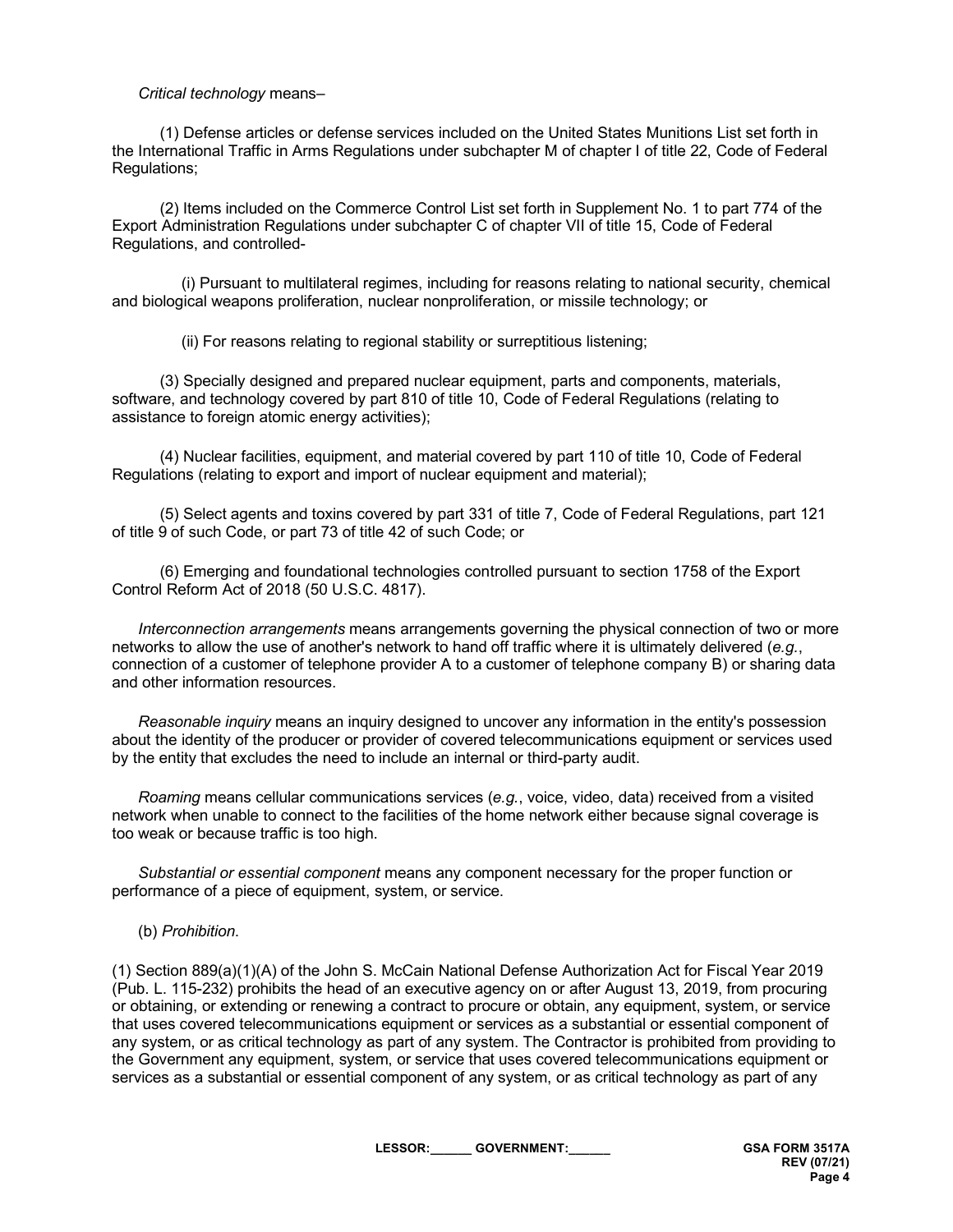system, unless an exception at paragraph (c) of this clause applies or the covered telecommunication equipment or services are covered by a waiver described in FAR [4.2104.](https://www.acquisition.gov/content/part-4-administrative-and-information-matters#id1989GI040ZO)

 (2) Section 889(a)(1)(B) of the John S. McCain National Defense Authorization Act for Fiscal Year 2019 (Pub. L. 115-232) prohibits the head of an executive agency on or after August 13, 2020, from entering into a contract, or extending or renewing a contract, with an entity that uses any equipment, system, or service that uses covered telecommunications equipment or services as a substantial or essential component of any system, or as critical technology as part of any system, unless an exception at paragraph (c) of this clause applies or the covered telecommunication equipment or services are covered by a waiver described in FAR 4.2104. This prohibition applies to the use of covered telecommunications equipment or services, regardless of whether that use is in performance of work under a Federal contract.

(c) *Exceptions.* This clause does not prohibit contractors from providing—

 (1) A service that connects to the facilities of a third-party, such as backhaul, roaming, or interconnection arrangements; or

 (2) Telecommunications equipment that cannot route or redirect user data traffic or permit visibility into any user data or packets that such equipment transmits or otherwise handles.

(d) Reporting requirement.

(1) In the event the Contractor identifies covered telecommunications equipment or services used as a substantial or essential component of any system, or as critical technology as part of any system, during contract performance, or the Contractor is notified of such by a subcontractor at any tier or by any other source, the Contractor shall report the information in paragraph (d)(2) of this clause to the Contracting Officer, unless elsewhere in this contract are established procedures for reporting the information; in the case of the Department of Defense, the Contractor shall report to the website a[t https://dibnet.dod.mil.](https://dibnet.dod.mil/) For indefinite delivery contracts, the Contractor shall report to the Contracting Officer for the indefinite delivery contract and the Contracting Officer(s) for any affected order or, in the case of the Department of Defense, identify both the indefinite delivery contract and any affected orders in the report provided at [https://dibnet.dod.mil.](https://dibnet.dod.mil/)

(2) The Contractor shall report the following information pursuant to paragraph  $(d)(1)$  of this clause

 (i) Within one business day from the date of such identification or notification: the contract number; the order number(s), if applicable; supplier name; supplier unique entity identifier (if known); supplier Commercial and Government Entity (CAGE) code (if known); brand; model number (original equipment manufacturer number, manufacturer part number, or wholesaler number); item description; and any readily available information about mitigation actions undertaken or recommended.

 (ii) Within 10 business days of submitting the information in paragraph (d)(2)(i) of this clause: any further available information about mitigation actions undertaken or recommended. In addition, the Contractor shall describe the efforts it undertook to prevent use or submission of covered telecommunications equipment or services, and any additional efforts that will be incorporated to prevent future use or submission of covered telecommunications equipment or services.

 (e) *Subcontracts.* The Contractor shall insert the substance of this clause, including this paragraph (e) and excluding paragraph (b)(2), in all subcontracts and other contractual instruments, including subcontracts for the acquisition of commercial items.

**9.** 52.252-2 CLAUSES INCORPORATED BY REFERENCE (VARIATION) (DEC 2003)

LESSOR: GOVERNMENT: COVERNMENT: GSA FORM 3517A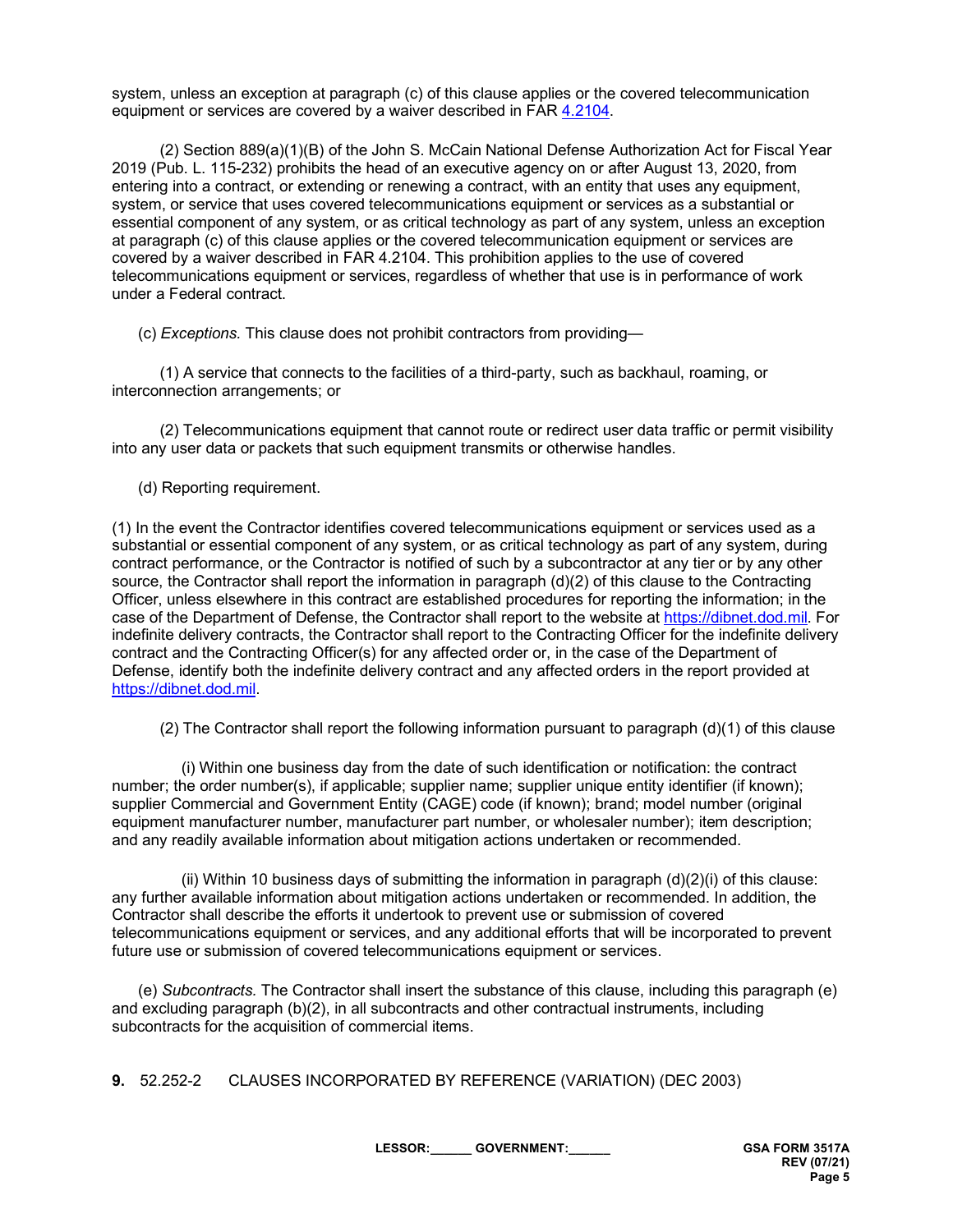This contract incorporates one or more clauses by reference, with the same force and effect as if they were given in full text. Upon request, the Contracting Officer will make the full text available, or the full text may be found at http:// [www.acquisition.gov.](http://www.gsa.gov/leasingform)

**10.** The following clauses are incorporated by reference:

| FAR 52.204-10. | REPORTING EXECUTIVE COMPENSATION AND FIRST-TIER<br>SUBCONTRACT AWARDS (JUN 2020) (Applicable if over \$30,000 total<br>contract value.)                                                                 |
|----------------|---------------------------------------------------------------------------------------------------------------------------------------------------------------------------------------------------------|
| FAR 52.204-13  | SYSTEM FOR AWARD MANAGEMENT MAINTENANCE (OCT 2018)                                                                                                                                                      |
| FAR 52.204-19  | <b>INCORPORATION BY REFERENCE OF REPRESENTATIONS AND</b><br>CERTIFICATIONS (DEC 2014).                                                                                                                  |
| FAR 52.209-6   | PROTECTING THE GOVERNMENT'S INTEREST WHEN<br>SUBCONTRACTING WITH CONTRACTORS DEBARRED, SUSPENDED,<br>OR PROPOSED FOR DEBARMENT (JUN 2020)<br>(Applicable to leases over \$35,000 total contract value.) |
| FAR 52.215-10  | PRICE REDUCTION FOR DEFECTIVE CERTIFIED COST OR PRICING DATA<br>(AUG 2011)<br>(Applicable when cost or pricing data are required for work or services over<br>\$750,000.                                |
| FAR 52.215-12  | SUBCONTRACTOR CERTIFIED COST OR PRICING DATA (JUN 2020)<br>(Applicable when the clause at FAR 52.215-10 is applicable.)                                                                                 |
| FAR 52.219-9   | SMALL BUSINESS SUBCONTRACTING PLAN (JUN 2020) ALTERNATE III<br>(JUN 2020) (Applicable to Leases over \$750,000 total contract value.)                                                                   |
| FAR 52.219-16  | LIQUIDATED DAMAGES-SUBCONTRACTING PLAN (JAN 1999)<br>(Applicable to leases over \$750,000 total contract value.)                                                                                        |
| FAR 52.219-28  | POST-AWARD SMALL BUSINESS REREPRESENTATION (NOV 2020)<br>(Applicable to leases exceeding the micro-purchase threshold)                                                                                  |
| FAR 52.222-21  | PROHIBITION OF SEGREGATED FACILITIES (APR 2015)                                                                                                                                                         |
| FAR 52.222-26  | EQUAL OPPORTUNITY (SEP 2016)                                                                                                                                                                            |
| FAR 52.222-35  | EQUAL OPPORTUNITY FOR VETERANS (JUN 2020)<br>(Applicable to leases \$150,000 or more, total contract value. Full text may<br>be found at http://www.acquisition.gov)                                    |
| FAR 52.222-36  | EQUAL OPPORTUNITY FOR WORKERS WITH DISABILITIES (JUN 2020)<br>(Applicable to leases over \$15,000 total contract value. Full text may be<br>found at http://www.acquisition.gov)                        |
| FAR 52.222-37  | EMPLOYMENT REPORTS ON VETERANS (JUN 2020)<br>(Applicable to leases \$150,000 or more, total contract value.)                                                                                            |
| FAR 52.223-6   | DRUG-FREE WORKPLACE (MAY 2001)<br>(Applicable to Leases over the Simplified Lease Acquisition Threshold as<br>well as to any Leases of any value awarded to an individual)                              |
| FAR 52.232-23  | ASSIGNMENT OF CLAIMS (MAY 2014)<br>(Applicable to leases over the micro-purchase threshold.)                                                                                                            |
| FAR 52.232-33  | PAYMENT BY ELECTRONIC FUNDS TRANSFER - SYSTEM FOR AWARD                                                                                                                                                 |

LESSOR:\_\_\_\_\_\_ GOVERNMENT:\_\_\_\_\_\_ GSA FORM 3517A